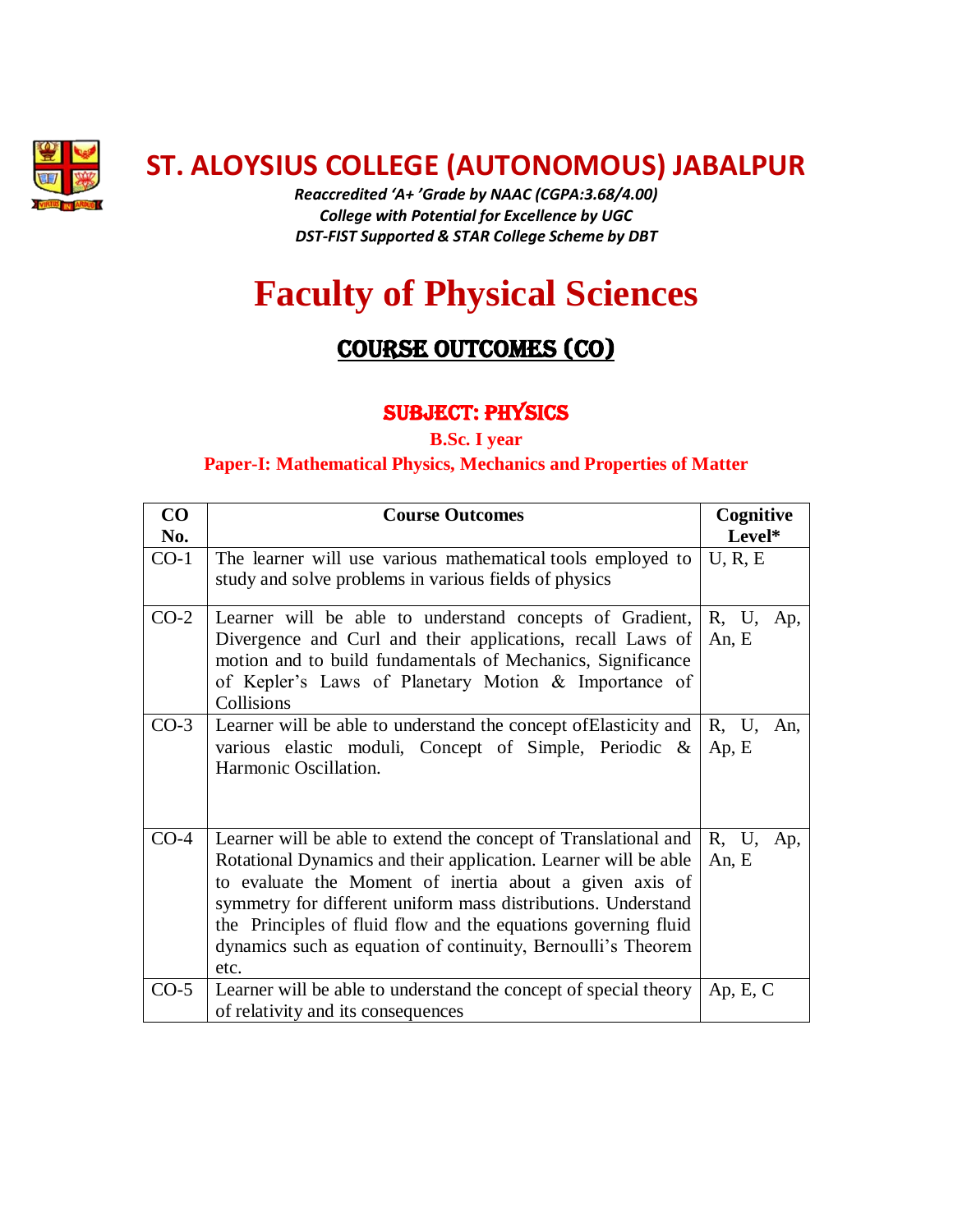| CO No. | <b>Course Outcomes</b>                                                                                                           | Cognitive<br>Level*     |
|--------|----------------------------------------------------------------------------------------------------------------------------------|-------------------------|
| $CO-1$ | Learner will be able to build and make use of Basic concepts<br>of thermodynamics & Maxwell's thermodynamic relations.           | U, R, E                 |
| $CO-2$ | Learner will be able to outline the idea about Micro and<br>Macro states, Ensembles, Statistical Probability and Phase<br>Space. | R, U,<br>An,<br>Ap, E   |
| $CO-3$ | Learner will be able to create the idea of partition function<br>and distribution function for classical and quantum statistics. | R, U,<br>Ap,<br>An, $E$ |
| $CO-4$ | will be able to<br>connect with the Specific<br>Learner<br>Contributions of Physicists in Various branches of Physics            | R, U, A, C              |

# **B.Sc. I year Paper-II: Thermodynamics and Statistical Physics**

# **B.Sc. II year**

# **Paper-I: Optics**

| CO <sub>No.</sub> | <b>Course Outcomes</b>                                        | Cognitive   |
|-------------------|---------------------------------------------------------------|-------------|
|                   |                                                               | Level*      |
| $CO-1$            | Students will be able to distinguish between various thin     | U, R, Ap, E |
|                   | lenses, aberrations, oscillations, wave packets and will be   |             |
|                   | able to apply Huygens principle                               |             |
| $CO-2$            | Students will be able to distinguish between various types of | U, R, Ap, E |
|                   | interference patterns and interferometers                     |             |
| $CO-3$            | Students will understand diffraction and be able to outline   | R, U, An,   |
|                   | the use of optical instruments depending on diffraction. Will | Ap, E, C    |
|                   | be able to apply Rayleigh's criterion to optical instruments  |             |
| $CO-4$            | Students will understand polarization, double refraction in   | U, An, Ap,  |
|                   | anisotropic media and will be able to make use of optical     | E, R        |
|                   | instruments depending on polarization. Will be able to apply  |             |
|                   | Huygen's principle to the phenomenon of polarization          |             |
| $CO-5$            | Students will know about Einstein coefficients and their      | R, U, Ap,   |
|                   | relevance to the concept of lasing. They will understand the  | An, E       |
|                   | working principles of different lasers. Students will know    |             |
|                   | holography, different photo sensors and their uses            |             |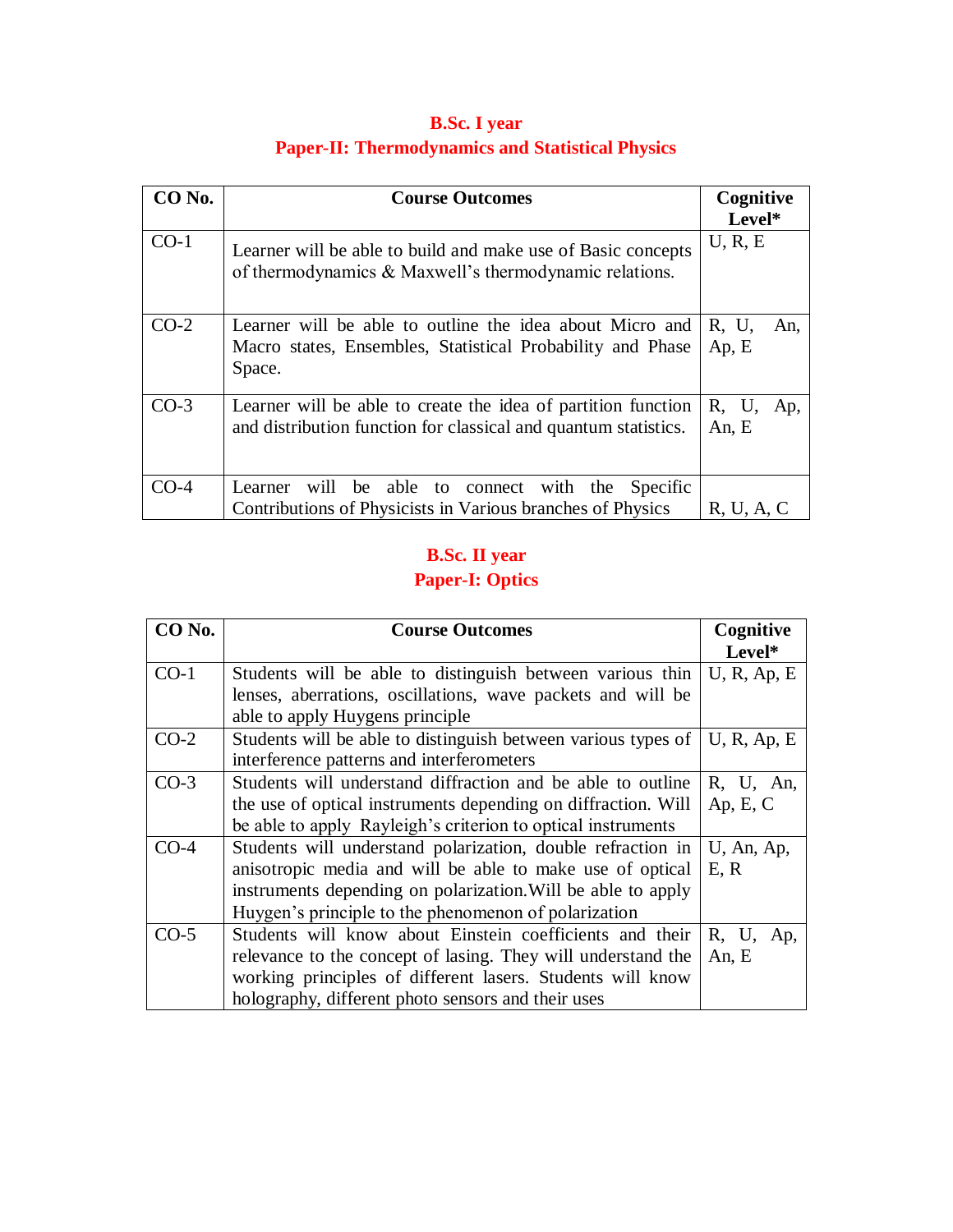# **B.Sc. II year Paper-II: Electrostatics, Magnetostatistics and Electrodynamics**

| CO No. | <b>Course Outcomes</b>                                                                                                                                                                                                                      | Cognitive<br>Level*      |
|--------|---------------------------------------------------------------------------------------------------------------------------------------------------------------------------------------------------------------------------------------------|--------------------------|
| $CO-1$ | The student will arrive at an understanding of electrostatics,<br>Gauss's theorem and its application, to arrive at various<br>mathematical models in electrostatics, method of images and<br>its application                               | U, R, E,<br>Ap           |
| $CO-2$ | will<br>The<br>student<br>arrive<br>understanding of $ U, Ap, R$ ,<br>at<br>an<br>Magnetostatistics with emphasis on Lorentz force, Biot-<br>Savart law ant its application, Ampere's law, free and bound<br>currents, magnetization vector | E                        |
| $CO-3$ | The student will arrive at an understanding of steady and a-c<br>current circuits, bio-electricity                                                                                                                                          | R, U,                    |
| $CO-4$ | The student will arrive at an understanding of the motion of<br>charged particles in electric and magnetic fields, the relevant<br>equipment and their use                                                                                  | U, R, Ap                 |
| $CO-5$ | The<br>understanding of $\vert$ U, R, Ap,<br>student will arrive<br>at<br>an<br>electrodynamics with emphasis on Faraday's laws, Maxwell<br>equations and their application, Fresnel's equations, Rayleigh<br>scattering.                   | $\mathcal{C}$            |
| $CO-6$ | The student will arrive at an understanding of<br>electromagnetic waves with emphasis on, reflection,<br>refraction and polarization at different media                                                                                     | $U$ , Ap, E,<br>$C$ , An |

# **B.Sc. III year**

### **Paper-I: Quantum Mechanics and Spectroscopy**

| CO No. | <b>Course Outcomes</b>                                                                                               | Cognitive   |
|--------|----------------------------------------------------------------------------------------------------------------------|-------------|
|        |                                                                                                                      | Level*      |
| $CO-1$ | Learner will be able to understand aspects of the inadequacies                                                       | U, R, Ap,   |
|        | of classical mechanics and historical development of<br>quantum mechanics. Learner will be able to build concepts of | $C$ , An, E |
|        | Wave packets, Phase and Group Velocities and Uncertainty                                                             |             |
|        | principle.                                                                                                           |             |
| $CO-2$ | Learner will be able to write the Schrodinger time dependent                                                         | U, An,      |
|        | and time independent equations and Solve them for different                                                          | Ap, E       |
|        | cases.                                                                                                               |             |
| $CO-3$ | Learner will be able to extend the concept of Quantum                                                                | R, U, Ap,   |
|        | Numbers and explanation of Spectra of Alkali/Alkaline Earth                                                          | An          |
|        | metals. Learner will be able to analyze the effect of Electric                                                       |             |
|        | and Magnetic field on atoms.                                                                                         |             |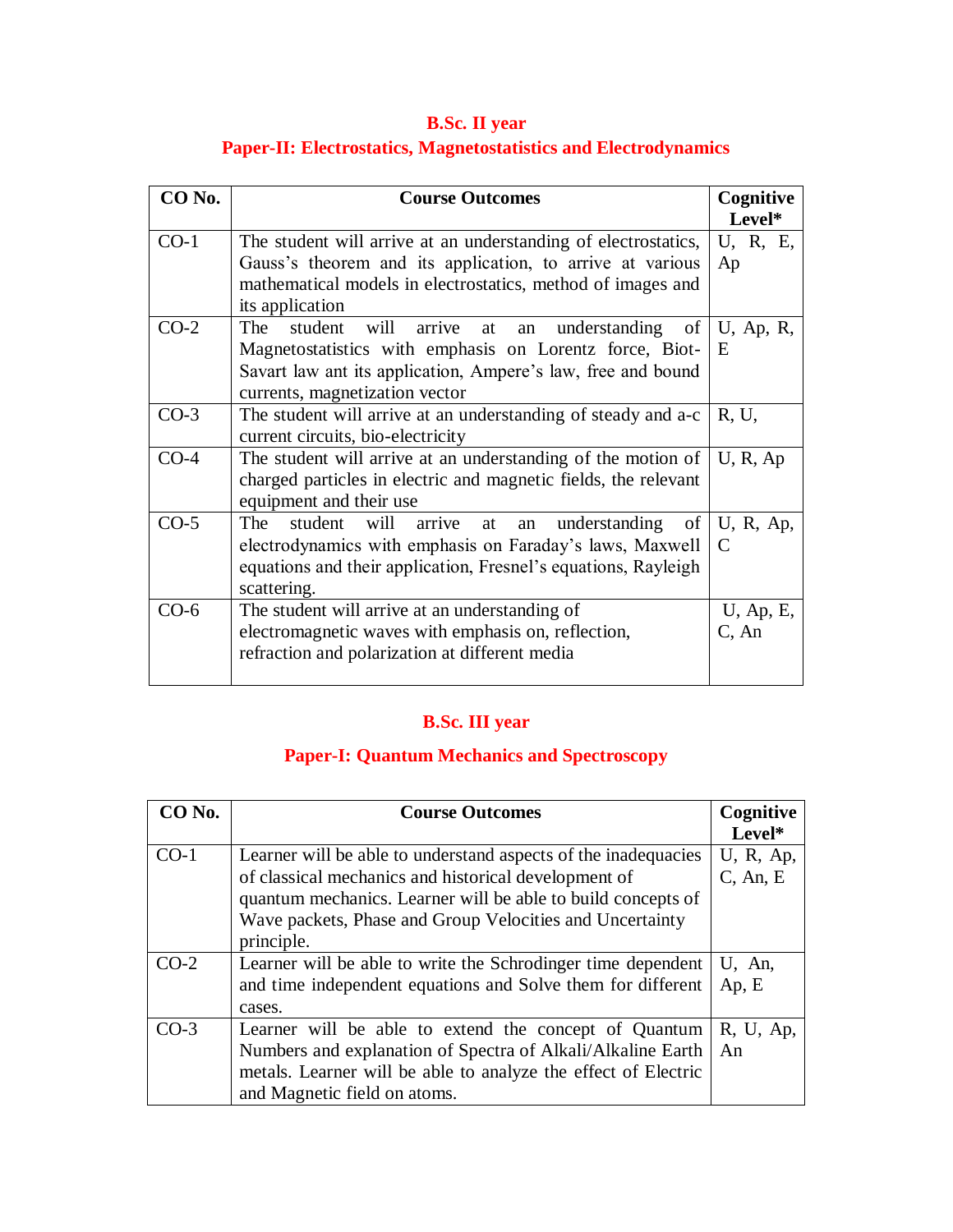| $ CO-4$ | Learner will be able to build, compare & contrast the basic   U, An, E  |  |
|---------|-------------------------------------------------------------------------|--|
|         | concepts of Rotational, Vibrational and Electronic spectra.             |  |
| $CO-5$  | Learner will be able to rephrase the properties of nuclei in   U, Ap, E |  |
|         | Nuclear Models, Radioactive decay, Fission and Fusion,                  |  |
|         | Stellar Energy in Stars.                                                |  |

## **B.Sc. III year Paper-II: Solid State Physics and Devices**

| CO No.  | <b>Course Outcomes</b>                                          | Cognitive    |
|---------|-----------------------------------------------------------------|--------------|
|         |                                                                 | Level*       |
| $CO-I$  | Learner will be able to outline the idea about crystalline and  | $U$ , R, Ap, |
|         | amorphous solids, and diffraction of X-rays by Crystalline      | E            |
|         | materials.                                                      |              |
| $CO-II$ | Learner will be able to illustrate Lattice vibrations, phonons, | U.<br>Ap,    |
|         | theories of specific heat of solids and different types of      | An, $R$      |
|         | magnetism.                                                      |              |
| CO-III  | Learner will be able toformulate Band Theory of Solids,         | $R, U, Ap$ , |
|         | originate the idea of two terminal devices $\&$ their           | C, E         |
|         | applications.                                                   |              |
| CO-IV   | Learner will be able make-up the concept of three terminal      | U, C         |
|         | devices (BJT, FET) and their applications.                      |              |
| $CO-V$  | Learner will be able to outline the 3D, 2D, 1D, 0D              | $\mathbf{U}$ |
|         | nanostructure materials and their synthesis.                    |              |

#### ……………………………………………………………

# SUBJECT: COMPUTER APPLICATION

**B.Sc. I year** 

Paper-I: Fundamentals of Computer and C Programming

| CO No. | <b>Course Outcomes</b>                                                                                                                                               | Cognitive   |
|--------|----------------------------------------------------------------------------------------------------------------------------------------------------------------------|-------------|
|        |                                                                                                                                                                      | Level*      |
| $CO-1$ | Student will Understand the concept of input and output devices of<br>Computers and how it works and<br>recognize the basic terminology used in computer programming | R, U        |
| $CO-2$ | Student will able to analyze a problem, develop an algorithm to<br>solve it                                                                                          | U, C        |
| $CO-3$ | Write, compile and debug programs in C language and use different<br>data types for writing the programs.                                                            | U, C, Ap    |
| $CO-4$ | Students will able to work with arrays and should understand the<br>dynamic behaviour of memory by the use of pointers.                                              | $U$ , Ap, C |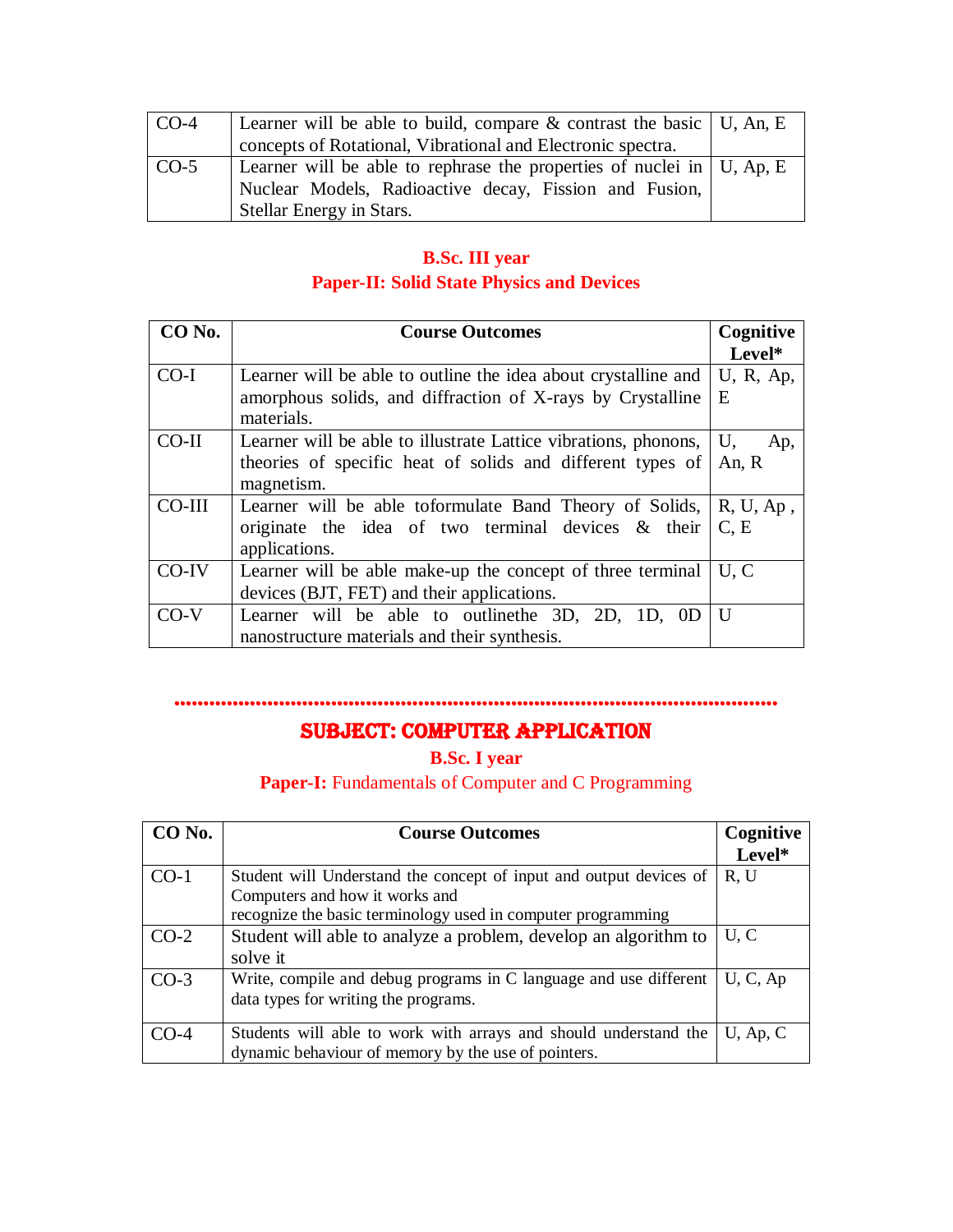# **B.Sc. I year**

# **Paper-II: Office Automation and Desktop Publishing**

| CO No. | <b>Course Outcomes</b>                                                | Cognitive     |
|--------|-----------------------------------------------------------------------|---------------|
|        |                                                                       | Level*        |
| $CO-1$ | Students will be able to Identify Software and Hardware and           | $R$ , An, U   |
|        | Understand the basic knowledge of Operating System                    |               |
| $CO-2$ | Students will understand interface of fedora operating system and its | An, Ap, $E$   |
|        | related software, installation process.                               |               |
| $CO-3$ | Student will work with LibreOffice package to create word             | $C$ , Ap      |
|        | document, excel file and database                                     |               |
| $CO-4$ | Students will learn to edit, manipulate and enhance graphics or       | R, U, C, Ap   |
|        | images to improve their overall appearance using Inkscape. They       |               |
|        | will go through the application GIMP to edit vector graphics.         |               |
| $CO-5$ | Students will learn and experience GIMP to create works such as       | $Ap$ , $An$ , |
|        | posters, flyers, brochure, magazines, id-card etc.                    |               |

# **B.Sc. II year**

# **Paper-I: Object Oriented Programming (C++) & Conceptual Operating System**

| $CO$ No. | <b>Course Outcomes</b>                                              | Cognitive     |
|----------|---------------------------------------------------------------------|---------------|
|          |                                                                     | Level*        |
| $CO-1$   | Student will be able to implement classes, object, inheritance,     | $C$ , An, Ap, |
|          | reusability, security and many more OOPS tricks for better and      | E             |
|          | effective programing in $C_{++}$ .                                  |               |
| $CO-2$   | Describe the important computer system resources and the role of    | R, U          |
|          | operating system in their management policies and algorithms.       |               |
| $CO-3$   | Student will understand what a process is and how processes are     | $C$ , Ap, An, |
|          | synchronized and scheduled.                                         | E             |
| $CO-4$   | Students should be able to use system calls for managing processes, | R,U, Ap       |
|          | memory and the file system.                                         |               |

#### **B.Sc. II year**

#### **Paper-II: Computer Networks & Relational Database Management System**

| CO No. | <b>Course Outcomes</b>                                               | Cognitive |
|--------|----------------------------------------------------------------------|-----------|
|        |                                                                      | Level*    |
| $CO-1$ | Students will learn the functions of each layer in OSI and TCP/IP    | R, U, An  |
|        | model.                                                               |           |
| $CO-2$ | They will be able to Identify the different types of network devices | R.U       |
|        | and their functions within a network.                                |           |
| $CO-3$ | Student will learn basic protocols of computer networks, and how     | R.U       |
|        | they can be used to assist in network design and implementation.     |           |
| $CO-4$ | Student will learn the features of database management systems and   | U, Ap     |
|        | Relational database. They will Design conceptual models of a         |           |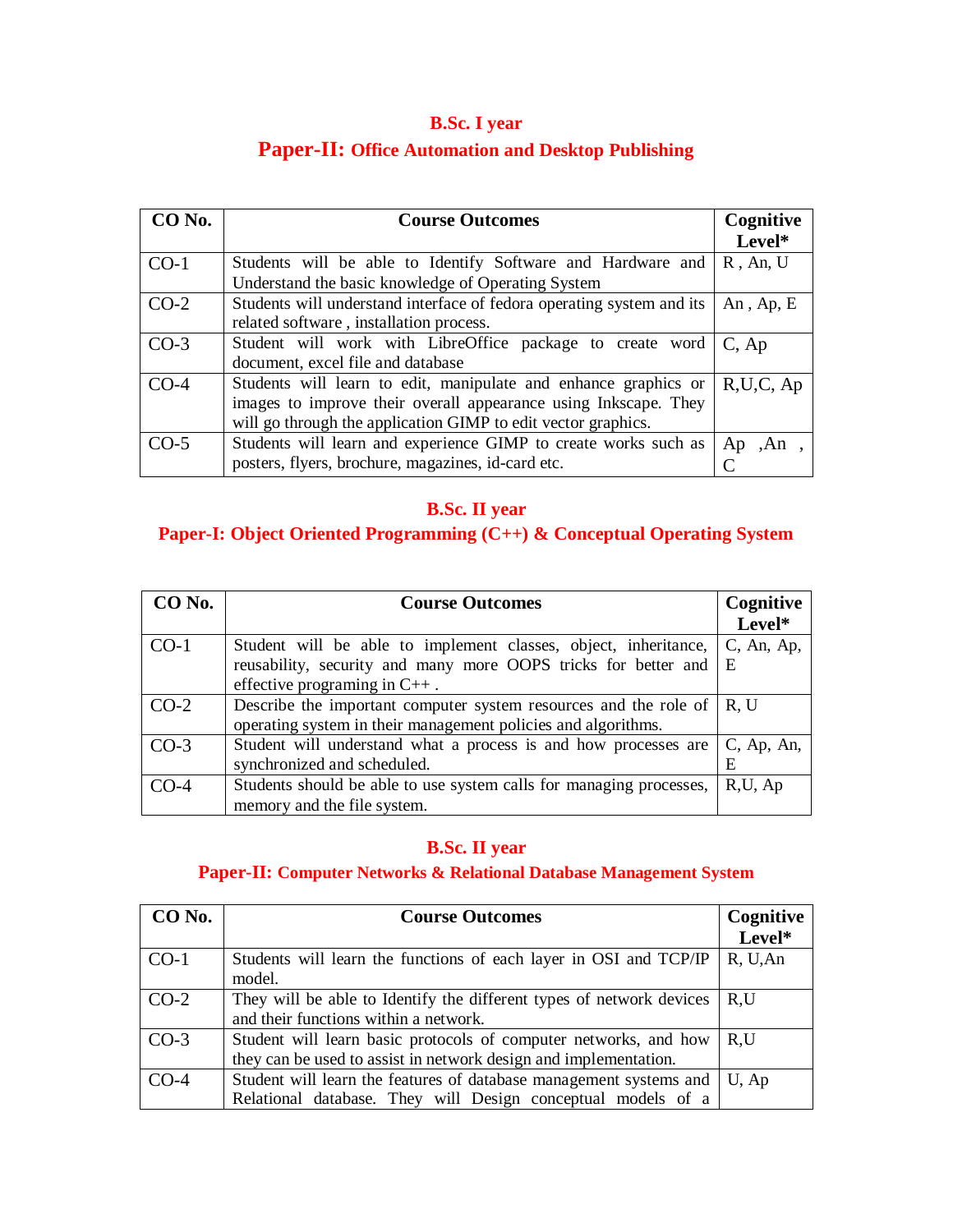|        | database using ER modelling for real life applications and also<br>construct queries in Relational Algebra.                                                                                                                             |  |
|--------|-----------------------------------------------------------------------------------------------------------------------------------------------------------------------------------------------------------------------------------------|--|
| $CO-5$ | Student will be able to Create and populate a RDBMS for a real   C, Ap, An<br>life application, with constraints and keys, using SQL. And<br>Retrieve any type of information from a data base by<br>formulating complex queries in SOL |  |

#### **B.Sc. III year**

#### **Paper-I: Web Technology using ASP.NET**

| CO No. | <b>Course Outcomes</b>                                              | Cognitive |
|--------|---------------------------------------------------------------------|-----------|
|        |                                                                     | Level*    |
| $CO-1$ | Student will be able to apply technical knowledge and perform       | R, U, C   |
|        | specific technical skills, including: Design web applications using |           |
|        | ASP.NET, Use ASP.NET controls in web applications,                  |           |
| $CO-2$ | Student will learn Debug and deploy ASP.NET web applications and    | Ap, An, E |
|        | they will able to create database driven ASP.NET web applications.  |           |

## **B.Sc. III year**

## **Paper-II: Cyber Security and Software Engineering**

| $\bf CO$ | Course                                                                                                                                                                                     | Cognitive |
|----------|--------------------------------------------------------------------------------------------------------------------------------------------------------------------------------------------|-----------|
| No.      | <b>Outcomes</b>                                                                                                                                                                            | Level*    |
| $CO-1$   | Students will be able to evaluate best practices in security concepts to                                                                                                                   | U.R       |
|          | maintain confidentiality, integrity and availability of computer systems                                                                                                                   |           |
| $CO-2$   | Students should be able to apply software engineering principles and $\mid$ R, An<br>techniques and able to produce efficient, reliable, robust and cost-<br>effective software solutions. |           |

## Subect: computer science

**…………………………………………………………………………………………………..**

#### **B.Sc. I year**

#### **Paper-I: Computer Fundamentals & PC packages**

| CO No. | <b>Course Outcomes</b>                                                                                                                                        | Cognitive<br>Level* |
|--------|---------------------------------------------------------------------------------------------------------------------------------------------------------------|---------------------|
| $CO-1$ | Students will be able to understand the basic operations of computer<br>and will be able to opt for jobs as an Office Automation Clerk,<br>Support Assistant. | $U$ , Ap            |
| $CO-2$ | understand the fundamentals of different instruction<br>To<br>sets<br>architecture and their relationship to the CPU design.                                  | U, An               |
| $CO-3$ | To understand the principles and the implementation of computer<br>arithmetic.                                                                                | U, Ap               |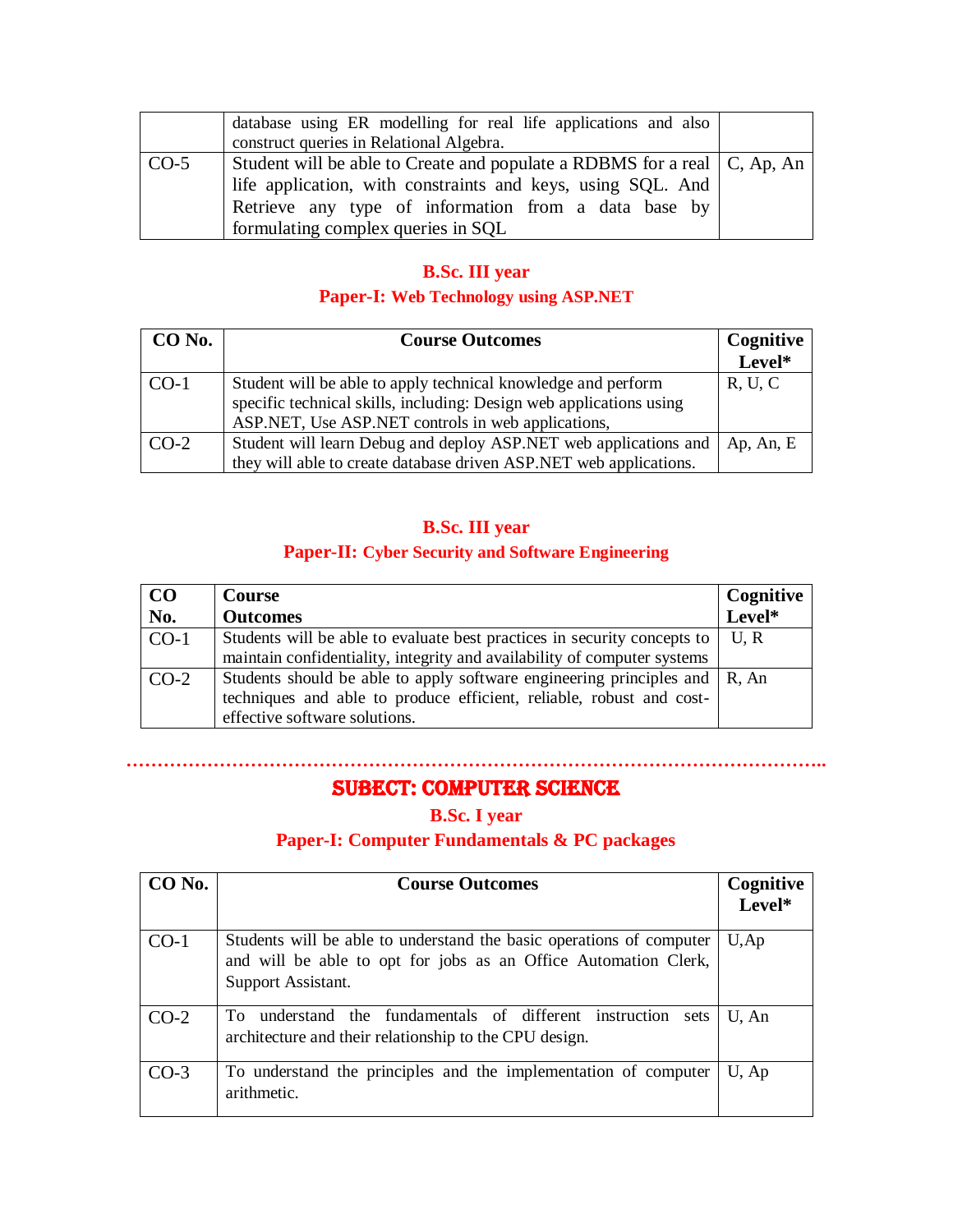| CO-4 | To understand the operation of modern CPU's including memory   U, An |  |
|------|----------------------------------------------------------------------|--|
|      | systems and buses.                                                   |  |

## **B.Sc. I year Paper-II: Programming in C**

| CO No. | <b>Course Outcomes</b>                                                                                                                                                                                        | Cognitive<br>Level* |
|--------|---------------------------------------------------------------------------------------------------------------------------------------------------------------------------------------------------------------|---------------------|
| $CO-1$ | Students will be able to identify and abstract the programming task.                                                                                                                                          | $C$ , An, E         |
| $CO-2$ | Students will be able to write pseudo-code of the task, choose the right<br>data representation formats based on the requirements of the problem<br>and hence use the language to efficiently solve the task. | C.<br>An<br>Ap, E   |

## **B.Sc. II year**

## **Paper-I: Object Oriented Programming using c++& Java**

| CO No. | <b>Course Outcomes</b>                                                                                                                                                         | Cognitive          |
|--------|--------------------------------------------------------------------------------------------------------------------------------------------------------------------------------|--------------------|
|        |                                                                                                                                                                                | Level*             |
| $CO-1$ | Student will be able to implement classes, object, inheritance,<br>reusability, security and many more OOPS tricks for better and E<br>effective programing in $C++$ and Java. | $C$ , An, Ap,      |
| $CO-2$ | Multithreading gives an opportunity to learning process working.                                                                                                               | R, U               |
| $CO-3$ | Applet provided students to create their internet and user-friendly<br>application.                                                                                            | $C$ , Ap, An,<br>E |

# **B.Sc. II year Paper-II: Data Structures and Software Engineering**

| CO No. | Course<br><b>Outcomes</b>                                                                                                                            | Cognitive<br>Level* |
|--------|------------------------------------------------------------------------------------------------------------------------------------------------------|---------------------|
| $CO-1$ | Students will learn to apply various techniques for efficient data<br>storage structure in real world problems.                                      | $R$ , Ap, E         |
| $CO-2$ | They will be able to analyse different algorithms and their<br>correctness and compare different techniques linear and nonlinear<br>data structures. | An, Ap, E           |
| $CO-3$ | Students will have basic knowledge and understanding of the<br>analysis and design of complex systems.                                               | An.                 |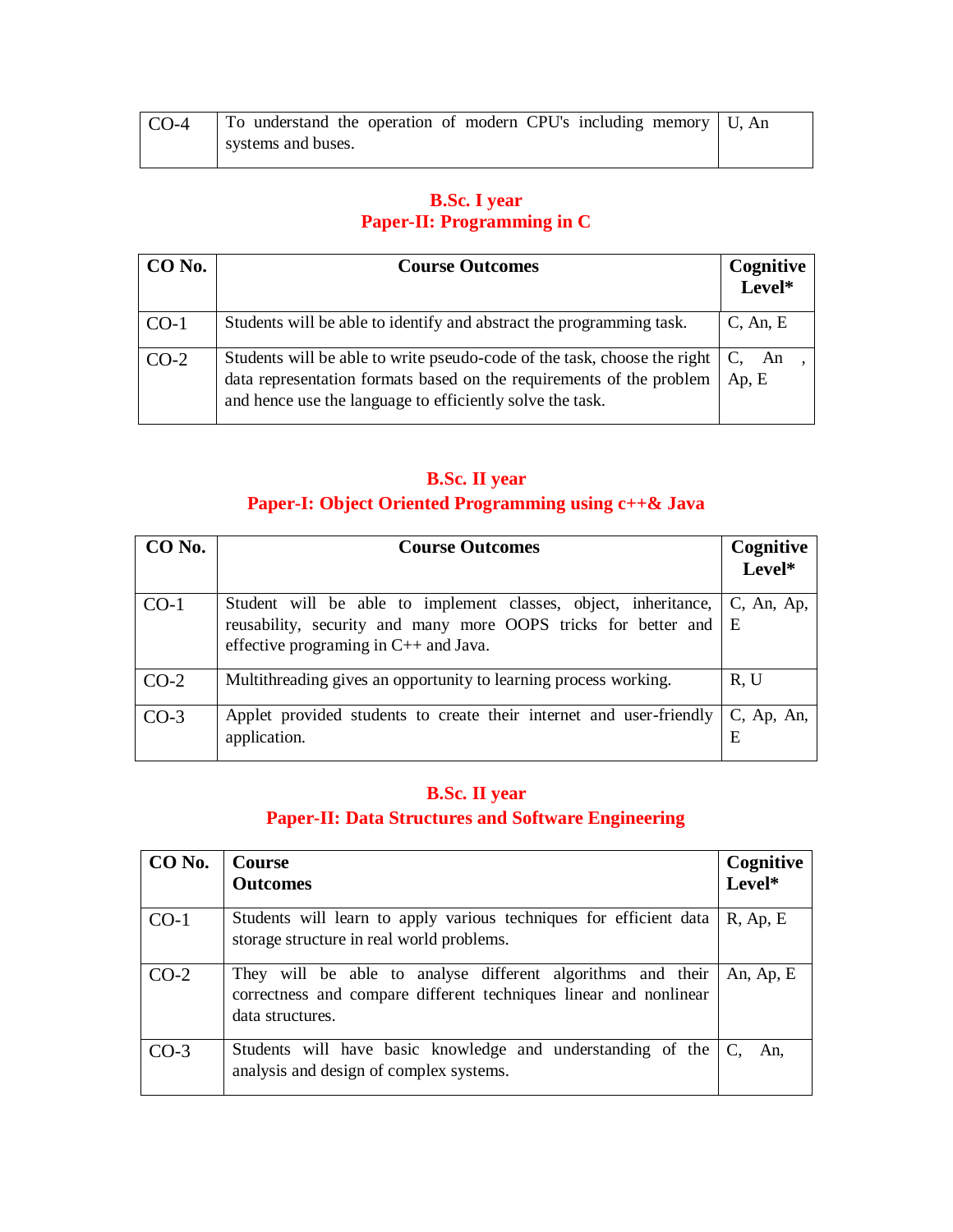| CO-4 | They develop the ability to apply software engineering principles and $\mathcal{C}$ , Ap, E |  |
|------|---------------------------------------------------------------------------------------------|--|
|      | techniques and develop, maintain and evaluate large-scale software                          |  |
|      | systems.                                                                                    |  |

# **B.Sc. III year Paper-I: Web Application Development using PHP and DBMS**

| CO No. | <b>Course Outcomes</b>                                                                                                                       | Cognitive<br>Level* |
|--------|----------------------------------------------------------------------------------------------------------------------------------------------|---------------------|
| $CO-1$ | Students will be able to work with a basic web application and<br>understand the Database management, web design and server<br>connectivity. | R, U, E             |
| $CO-2$ | Develop skills in analysing the usability of a web site.                                                                                     | An, C               |
| $CO-3$ | Understand how to plan and conduct user research related to web<br>usability.                                                                | U, An               |
| $CO-4$ | To learn to write, test, and debug web pages using HTML and<br>JavaScript.                                                                   | U, C, An,<br>E      |
| $CO-5$ | Understand how server-side programming works on the web.                                                                                     | U,E                 |

## **B.Sc. III year Paper-II: Operating System and Computer Network**

| CO No.   | <b>Course Outcomes</b>                                                                                                                                             | Cognitive<br>Level* |
|----------|--------------------------------------------------------------------------------------------------------------------------------------------------------------------|---------------------|
| $CO-I$   | Students will be able to get the concepts of operating system and the<br>basic knowledge of computer networks and cryptography.                                    | R, U                |
| $CO-II$  | Students should be able to describe the general architecture of<br>computers.                                                                                      | An                  |
| $CO-III$ | Understand and analyse theory and implementation of: processes,<br>resource control (concurrency etc.), physical and virtual memory,<br>scheduling, I/O and files. | Un, An, E           |
| $CO-IV$  | Understand the concepts of data communication and networks, TCP/IP<br>and OSI reference models.                                                                    | $U$ , An            |

**………………………………………………………………………………………………..**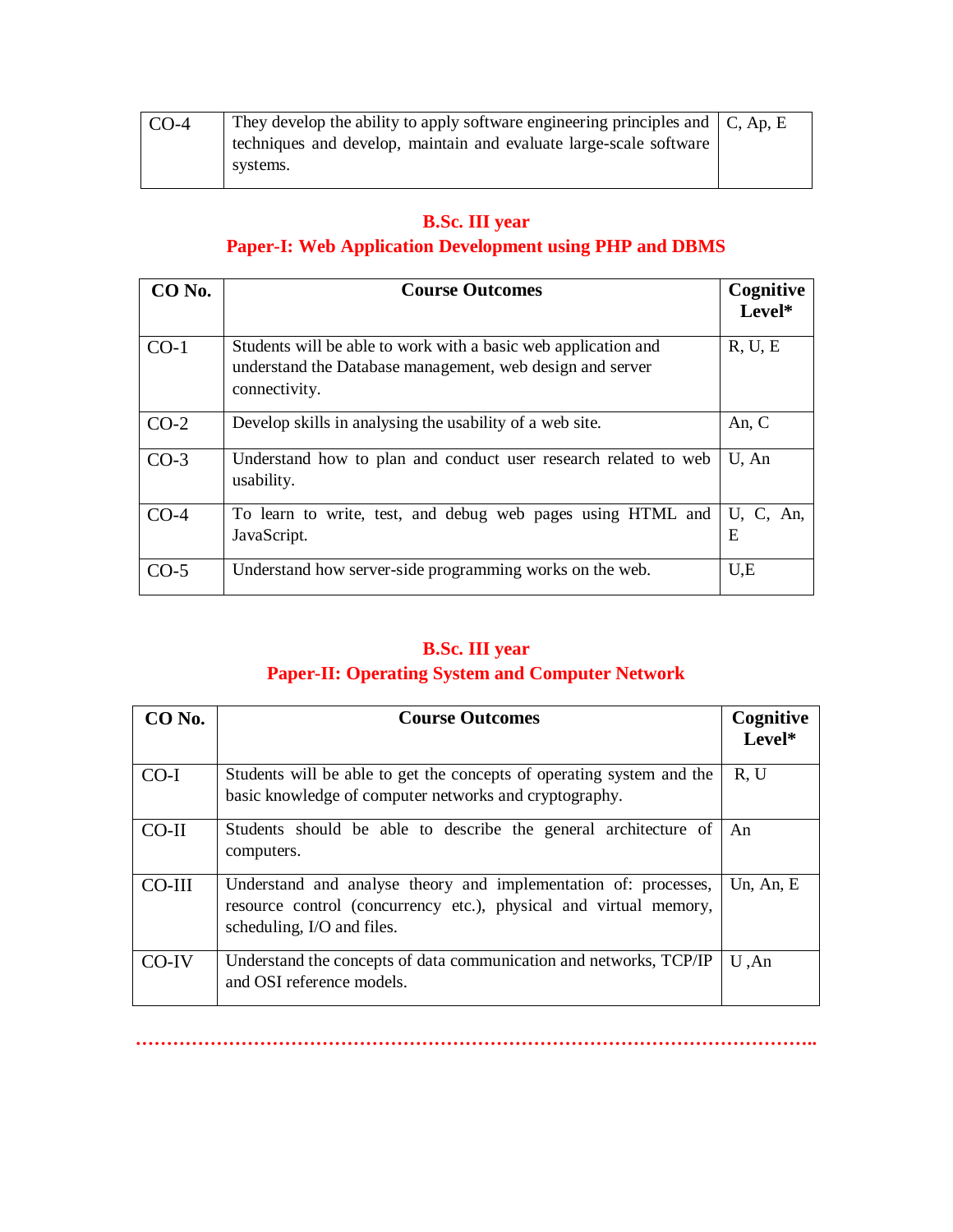#### SUBJECT: MATHEMATICS

#### **B.Sc I year Paper-I: Algebra and Trigonometry**

| CO No. | <b>Course</b>                                                                                                  | Cognitive   |
|--------|----------------------------------------------------------------------------------------------------------------|-------------|
|        | <b>Outcomes</b>                                                                                                | Level*      |
| $CO-1$ | Evaluate Rank, Eigen values & Eigen vectors.                                                                   | E           |
| $CO-2$ | Correlate Cayley-Hamilton theorem to inverse of a square<br>matrix and rank to consistency of linear equations | An          |
| $CO-3$ | Relate coefficients of a polynomial to its roots to determine them                                             | An          |
| $CO-4$ | Appreciate Logic, Boolean algebra, Boolean function and design<br>switching circuits.                          | $\mathbf C$ |
| $CO-5$ | Comprehend and apply De-Moivre's theorem, direct and<br>hyperbolic functions.                                  | Ap          |

#### **B.Sc I year Paper-II: Calculus and Differential Equations**

| CO No. | <b>Course Outcomes</b>                                               | Cognitive |
|--------|----------------------------------------------------------------------|-----------|
|        |                                                                      | Level*    |
| $CO-1$ | Apply Leibnitz theorem, Maclaurin's and Taylor's theorems in         | Ap        |
|        | finding the expansion of function.                                   |           |
| $CO-2$ | Trace Cartesian and polar curves analytically.                       | U,        |
| $CO-3$ | Apply integration to find rectification and quadrature.              | Ap        |
| $CO-4$ | Solve first order differential equations and find orthogonal         | E         |
|        | trajectories.                                                        |           |
| $CO-5$ | Solve linear differential equations with constant coefficient and to | U         |
|        | find the complete solution of a nonhomogeneous differential          |           |
|        | equation of second order                                             |           |

#### **B.Sc I year Paper-III: Vector Analysis and Geometry**

| CO No. | <b>Course Outcomes</b>                                                                                         | Cognitive<br>$L$ evel* |
|--------|----------------------------------------------------------------------------------------------------------------|------------------------|
| $CO-1$ | Understand concepts of vector field, evaluation of directional<br>derivative, gradient and there applications. |                        |
| $CO-2$ | Establish the concept of vector integration in a plane and in space.                                           |                        |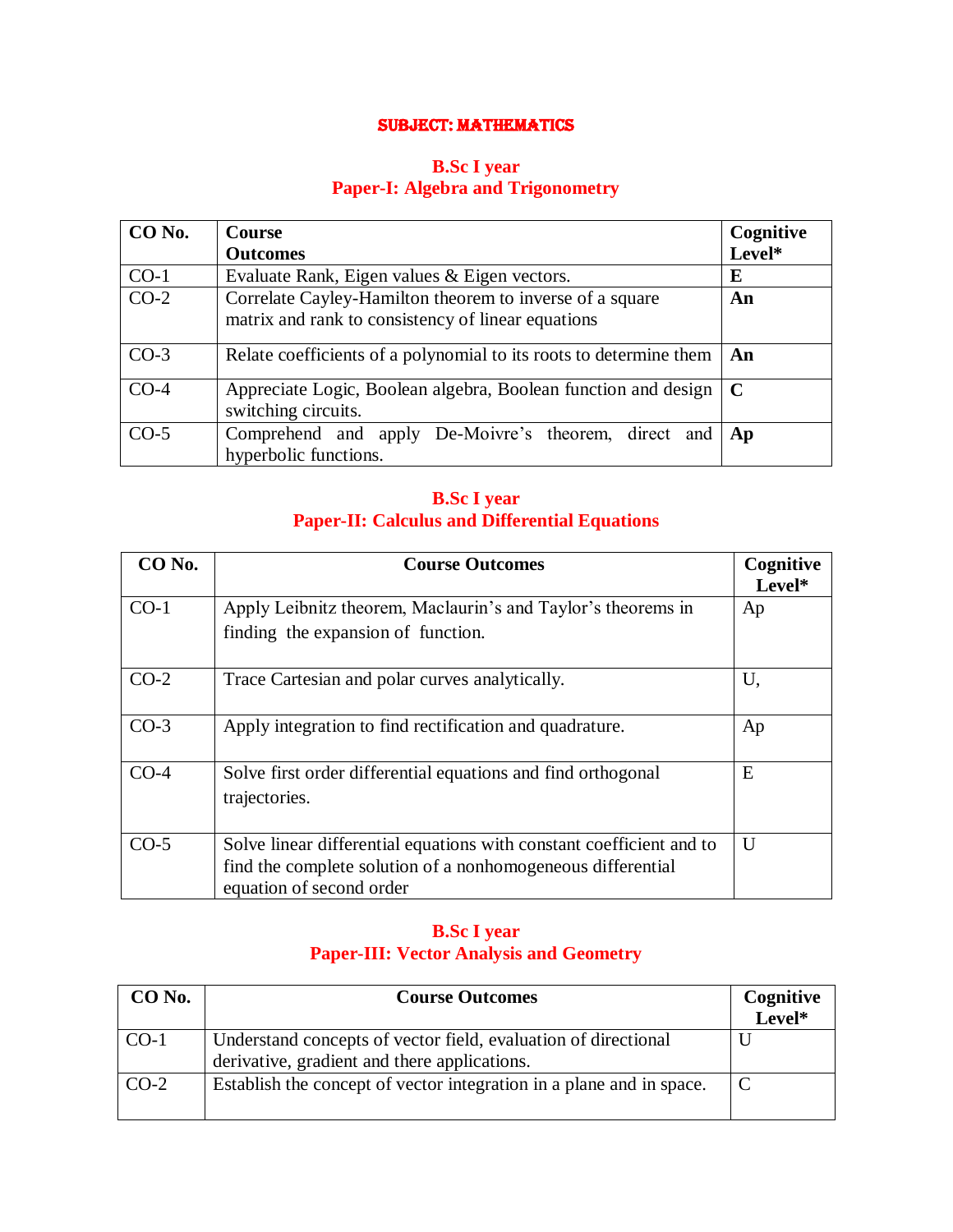| $CO-3$ | Realize importance of Green, Gauss and Stokes' theorems in other | Ap |
|--------|------------------------------------------------------------------|----|
|        | branches of mathematics.                                         |    |
|        |                                                                  |    |
| $CO-4$ | Understand concepts of tracing of conics, system of conics.      |    |
| $CO-5$ | Explain the properties of three dimensional shapes.              | An |
|        |                                                                  |    |

#### **B.Sc II year Paper-I: Abstract Algebra**

| CO No. | <b>Course</b>                                                                                                                                                               | Cognitive    |
|--------|-----------------------------------------------------------------------------------------------------------------------------------------------------------------------------|--------------|
|        | <b>Outcomes</b>                                                                                                                                                             | Level*       |
| $CO-1$ | Understand important mathematical concepts in abstract algebra<br>such as definition of a group, order of a group, order of an element,<br>ring, integral domain and field. | $\mathbf{U}$ |
| $CO-2$ | Comprehend different types of subgroups such as normal<br>subgroups, cyclic subgroups and their structure and characteristics.                                              | An           |
| $CO-3$ | Appreciate the concepts of permutation groups, factor groups,<br>Abelian groups homomorphism and isomorphism in groups and<br>rings                                         | $\mathbf R$  |
| $CO-4$ | Analyze and demonstrate examples of rings and fields.                                                                                                                       | An           |
| $CO-5$ | Make the students see and understand the connection and transition<br>between previously studied mathematical concepts and more<br>advanced mathematics                     | Ap           |

#### **B.Sc II year Paper-II: Advanced Calculus**

| CO No. | <b>Course</b>                                                                               | Cognitive |
|--------|---------------------------------------------------------------------------------------------|-----------|
|        | <b>Outcomes</b>                                                                             | Level*    |
| $CO-1$ | Understand of the theory of sequence and convergence of series.                             | U         |
| $CO-2$ | Appreciate principles of multi-variable calculus containing<br>differentiability and prove. | An        |
| $CO-3$ | Understand the relationship between beta and Gamma function                                 | U         |
| $CO-4$ | Reason abstract mathematical arguments and prove them.                                      | Ap        |
| $CO-5$ | Understand the relationship between the increasing and decreasing<br>behaviour of function. | U         |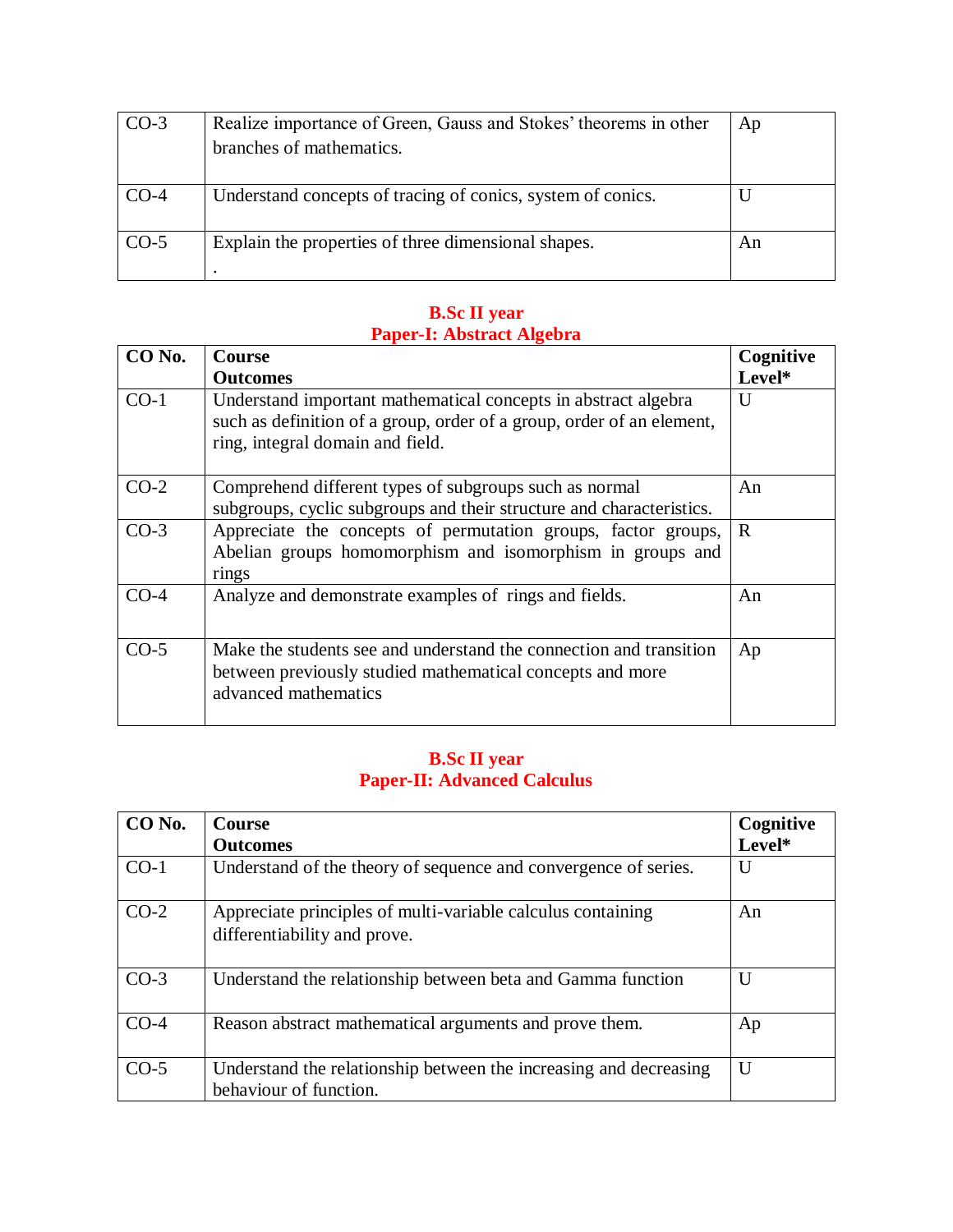| CO No. | <b>Course</b>                                                            | Cognitive |
|--------|--------------------------------------------------------------------------|-----------|
|        | <b>Outcomes</b>                                                          | Level*    |
| $CO-1$ | Evaluate differential equations by Power Series Method. Find             | E         |
|        | solution of Legendre's and Bessel's Differential Equation.               |           |
| $CO-2$ | Solve Laplace Transform of continuous functions, discontinuous           | Ap        |
|        | functions, derivatives, integrals and inverse Laplace Transform          |           |
| $CO-3$ | Classify partial differential equations and transform into canonical     | An        |
|        | form.                                                                    |           |
| $CO-4$ | Find solution of linear partial differential equations of both first and | Е,        |
|        | second order.                                                            |           |
|        |                                                                          |           |

#### **B.Sc II year Paper-III: Differential equation**

#### **B.Sc III year Paper-I: Linear algebra and Numerical Analysis**

| CO <sub>No.</sub> | <b>Course</b>                                                                                                                                                                                                                                                                                               | Cognitive    |
|-------------------|-------------------------------------------------------------------------------------------------------------------------------------------------------------------------------------------------------------------------------------------------------------------------------------------------------------|--------------|
|                   | <b>Outcomes</b>                                                                                                                                                                                                                                                                                             | Level*       |
| $CO-1$            | Identify and construct linear transformations of a matrix, their<br>characterize attains. Evaluate linear systems represented as linear<br>transforms, their representation as matrix equations, and vector<br>equations.                                                                                   | E            |
| $CO-2$            | Explain concepts of inner product on vector spaces                                                                                                                                                                                                                                                          | $\mathbf{U}$ |
| $CO-3$            | Understand the theoretical and practical aspects of the use of<br>numerical analysis and its application.                                                                                                                                                                                                   | Ap           |
| $CO-4$            | Establish the limitations, advantages, and disadvantages of<br>numerical analysis. Derive numerical methods for various<br>mathematical operations and tasks, such as interpolation,<br>differentiation, integration and the solution of linear equations<br>nonlinear equations and differential equations | An           |
| $CO-5$            | Use of numerical analysis and to obtain approximate solutions to<br>otherwise intractable mathematical problems.                                                                                                                                                                                            | Ap           |

#### **B.Sc III year Paper-II: Real and Complex Analysis**

| CO No. | <b>Course</b><br><b>Outcomes</b> |  |         |                       |  | Cognitive<br>Level* |
|--------|----------------------------------|--|---------|-----------------------|--|---------------------|
| $CO-1$ | Understand the concept of        |  | Riemann | Integration and prove |  |                     |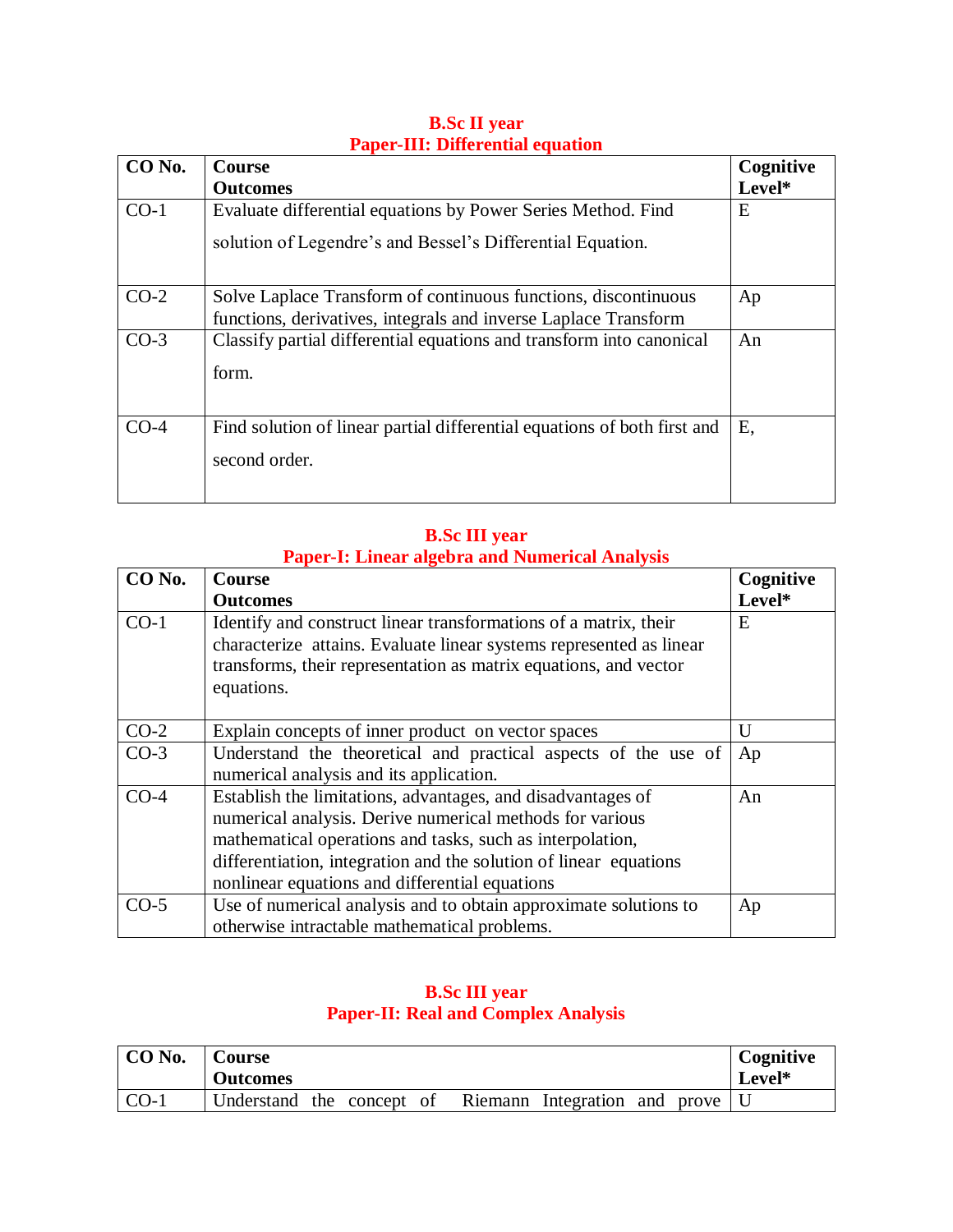|        | generalized results and solve partial differentiation of second<br>order, total differentiation and problem based on Young and<br><b>Swartz Theorem</b>                                 |              |
|--------|-----------------------------------------------------------------------------------------------------------------------------------------------------------------------------------------|--------------|
| $CO-2$ | Evaluate Fourierseries of half and full intervals.                                                                                                                                      | E            |
| $CO-3$ | Comprehend open sets, closed sets, metric spaces, convergence<br>and their properties.                                                                                                  | $\mathbf{R}$ |
| $CO-4$ | Appreciate the use of continuity and compactness in metric space.                                                                                                                       | An           |
| $CO-5$ | Apply the concept and consequences of analyticity and the Cauchy-<br>Riemann equations and of results on harmonic and entire functions<br>including the fundamental theorem of algebra. | Ap           |

#### **B.Sc III year Paper-III: Discrete Mathematics (Optional)**

| CO No. | <b>Course Outcomes</b>                                                                                                                                                                                         | Cognitive |
|--------|----------------------------------------------------------------------------------------------------------------------------------------------------------------------------------------------------------------|-----------|
|        |                                                                                                                                                                                                                | Level*    |
| $CO-1$ | Write and interpret mathematical notation and mathematical<br>definitions. Appreciate the basic principles of Boolean algebra,<br>Logic and Set theory                                                         | E         |
| $CO-2$ | Formulate and interpret statements presented in Boolean logic.<br>Reformulate statements from common language to formal logic.<br>Apply truth tables and the rules of propositional and predicate<br>calculus. | Ap        |
| $CO-3$ | Formulate short proofs using the following methods: direct proof,<br>indirect proof, proof by contradiction and case analysis.                                                                                 | E         |
| $CO-4$ | Demonstrate a working knowledge of set notation and elementary<br>set theory, recognize the connection between set operations and<br>logic, prove elementary results involving sets.                           | Ap        |
| $CO-5$ | Model and solve real-world problems using graphs and trees, both<br>quantitatively and qualitatively. Gain an historical perspective of<br>the development of modern discrete mathematics                      | An        |